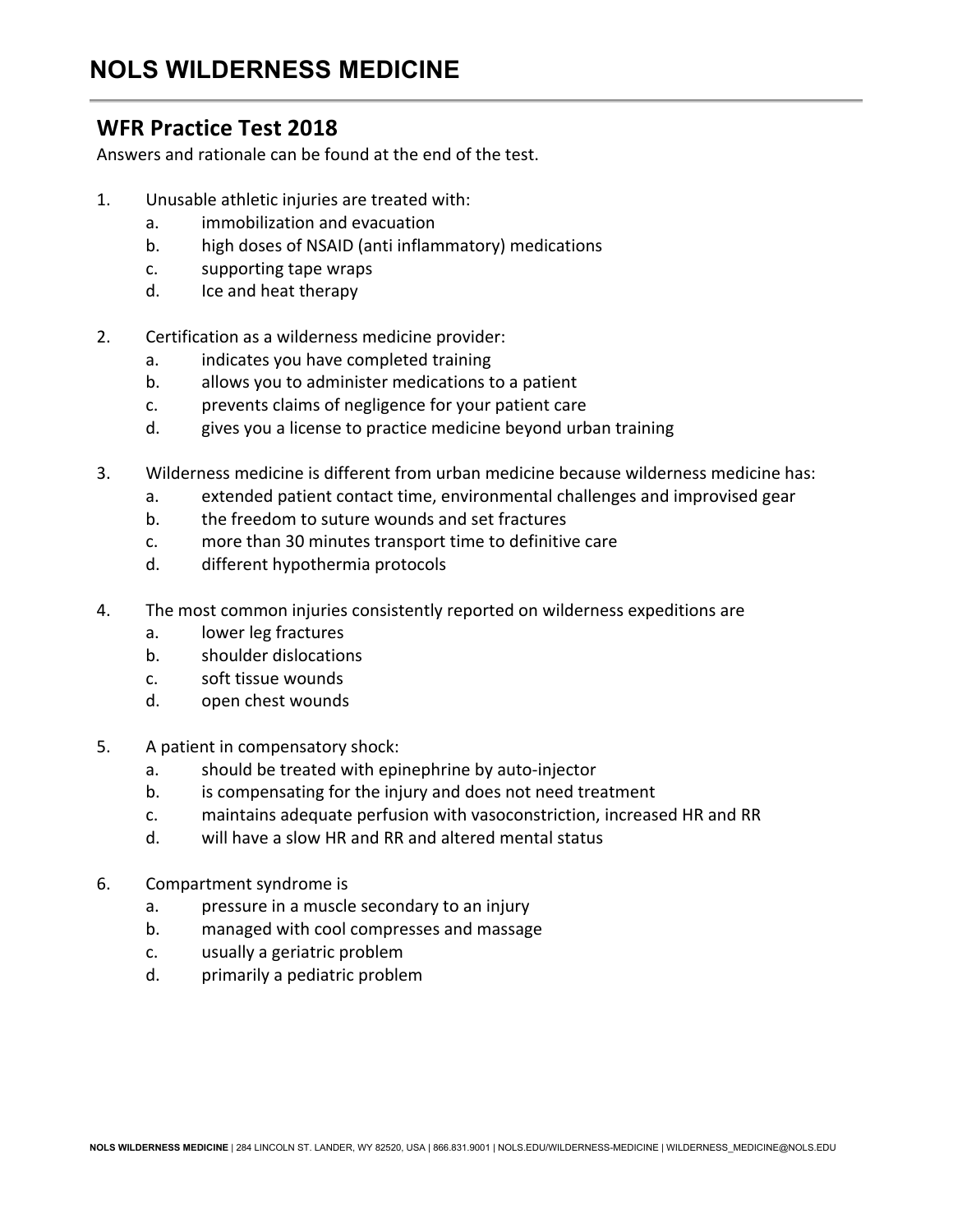- 7. A hypothermic patient
	- a. loses most of their heat through their head
	- b. can be treated with a hypothermia wrap
	- c. is in a stable physiological state
	- d. needs to exercise to generate heat
- 8. Your tent mate has accidentally swallowed a small amount of white gas. You recommend that she:
	- a. drink lots of water
	- b. attempt to vomit
	- c. take an antihistamine
	- d. call poison control
- 9. We guard against an allergic response to a medication by
	- a. asking the patient if they have taken a medication previously
	- b. first testing the patient with a half-dose of medication
	- c. only administering medications if we have epinephrine available
	- d. only administering non-prescription medications
- 10. Treatment principles for snowblindness include
	- a. warm compresses over the eyes
	- b. non-caffeinated tea bags on the eyes
	- c. topical eye antibiotic ointments
	- d. cool compresses over the eyes
- 11. A pneumothorax is
	- a. air in the chest
	- b. air trapped in the aveoli
	- c. air in the lungs
	- d. air in the abdomen
- 12. Sunscreens
	- a. prevent skin cancer
	- b. should be applied several times a day
	- c. allow us to forego hats and clothing
	- d. allow for safe skin tanning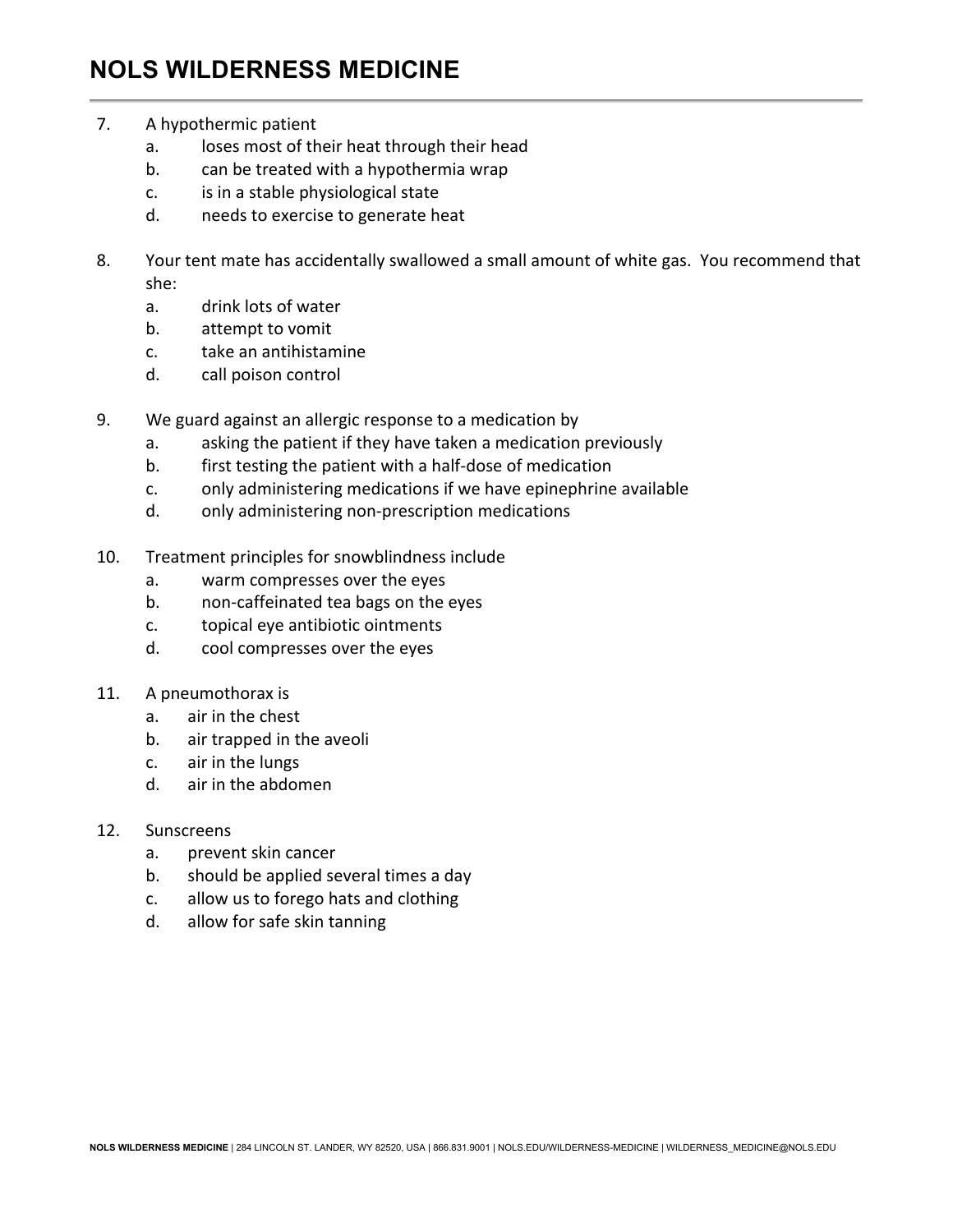- 13. Rapidly evacuate a patient with a headache if the headache
	- a. is accompanied by nausea, vomiting or diarrhea
	- b. is sudden, severe or is associated with altered mental status
	- c. is associated with a low grade fever, malaise and muscle aches
	- d. includes a sore throat and cough
- 14. Urinary tract infections
	- a. can be accompanied by fever and blood in the urine
	- b. are treated with aspirin
	- c. usually resolve in 24 hours
	- d. are more common in men
- 15. Your 54 year old co-instructor wakes up with chest pain and a sensation of tightness in his chest, shortness of breath, anxiety, nausea and pale cool, clammy skin. Your treatment plan includes
	- a. walking to the nearest evacuation point
	- b. withholding further medications
	- c. suggesting he take one adult aspirin
	- d. treating with your personal nitroglycerin
- 16. Which of the following statements about exercise in hot conditions is false?
	- a. alcohol, antihistamines, anti depressants and amphetamines can contribute to heat illness
	- b. heat illness can be the result of cumulative exposure over several days
	- c. acclimatization to heat is recommended
	- d. over hydration can prevent heat illness
- 17. The head-to-toe physical exam
	- a. is not done on medical patients
	- b. is a skill reserved for physicians and nurses
	- c. is focused on obvious injuries
	- d. is done on all patients
- 18. In the wilderness we can stop CPR if:
	- a. the patient's pulse returns
	- b. it doesn't work after 15 minutes
	- c. the patient has been struck by lightning
	- d. the patient has a history of heart disease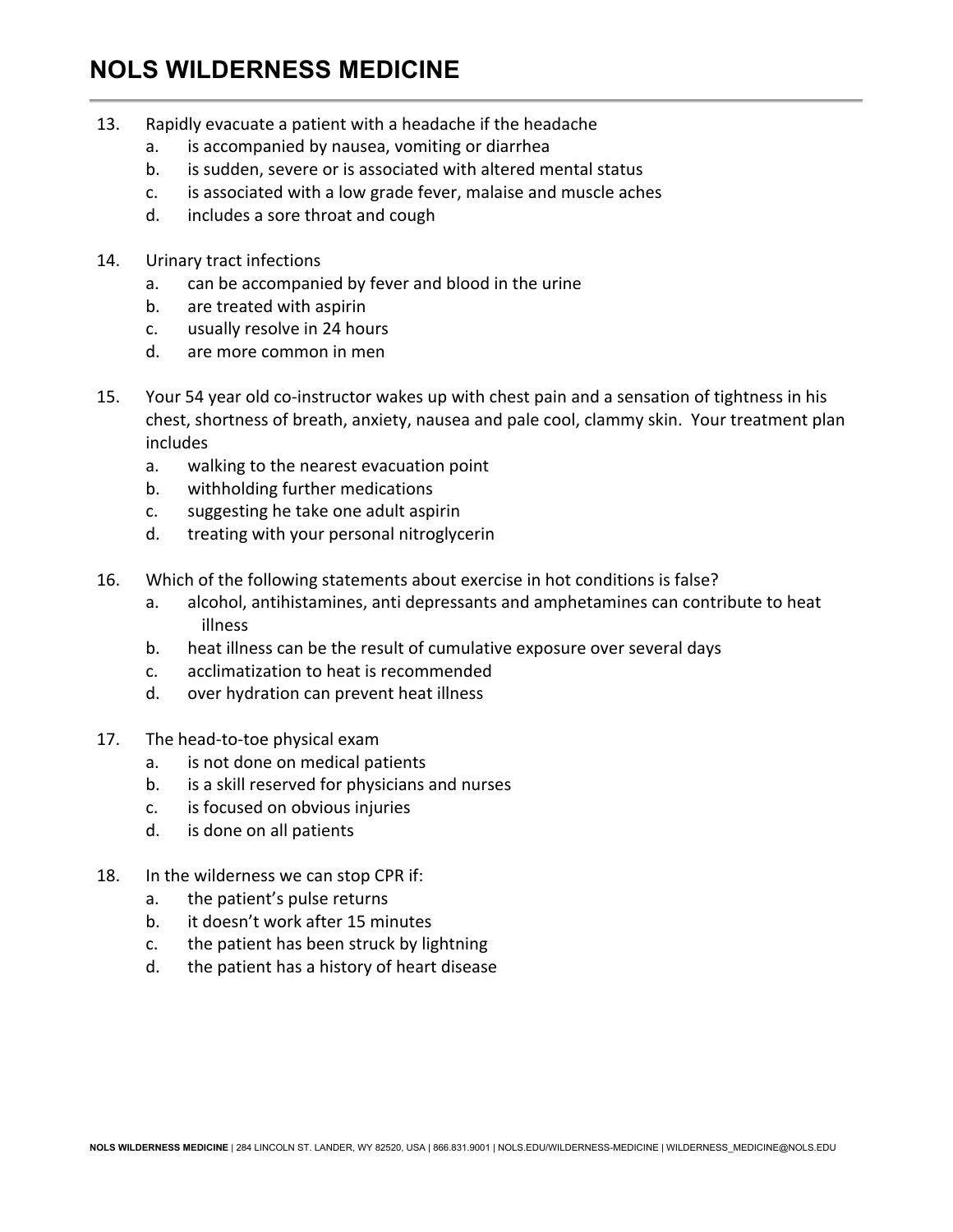- 19. Abandonment occurs when:
	- a. your patient care is less than the expected standard based on your training
	- b. you share patient information with another medical provider
	- c. you turn over patient care to a person with higher medical training
	- d. you turn over patient care to a person unable to manage the patient
- 20. To effectively make water safe to drink it needs to
	- a. be warm, but not boil
	- b. boil for 10 minutes
	- c. be hot enough to generate bubbles
	- d. be hot enough for a rolling boil
- 21. In a hydrated person urine is commonly
	- a. produced once a day
	- b. light yellow or clear
	- c. dark and smelly
	- d. light red
- 22. Recommended treatments for pit viper bites include:
	- a. suction devices to withdraw venom
	- b. using a tourniquet to isolate the venom in the extremity
	- c. applying cold to prevent venom absorption
	- d. transporting the victim to the hospital for antivenom
- 23. A patient with a fever that is greater than 102F (39C) or that persists for 48 hours should be
	- a. evacuated to definitive care
	- b. treated with cold water gargles
	- c. closely observed for white patches
	- d. treated with warm green tea gargles
- 24. When we check the pelvis in the head-to-toe exam we
	- a. press in, then down on the iliac crests
	- b. log roll the patient to assess stability
	- c. lift the hips to assess range of motion
	- d. press in on the iliac crests.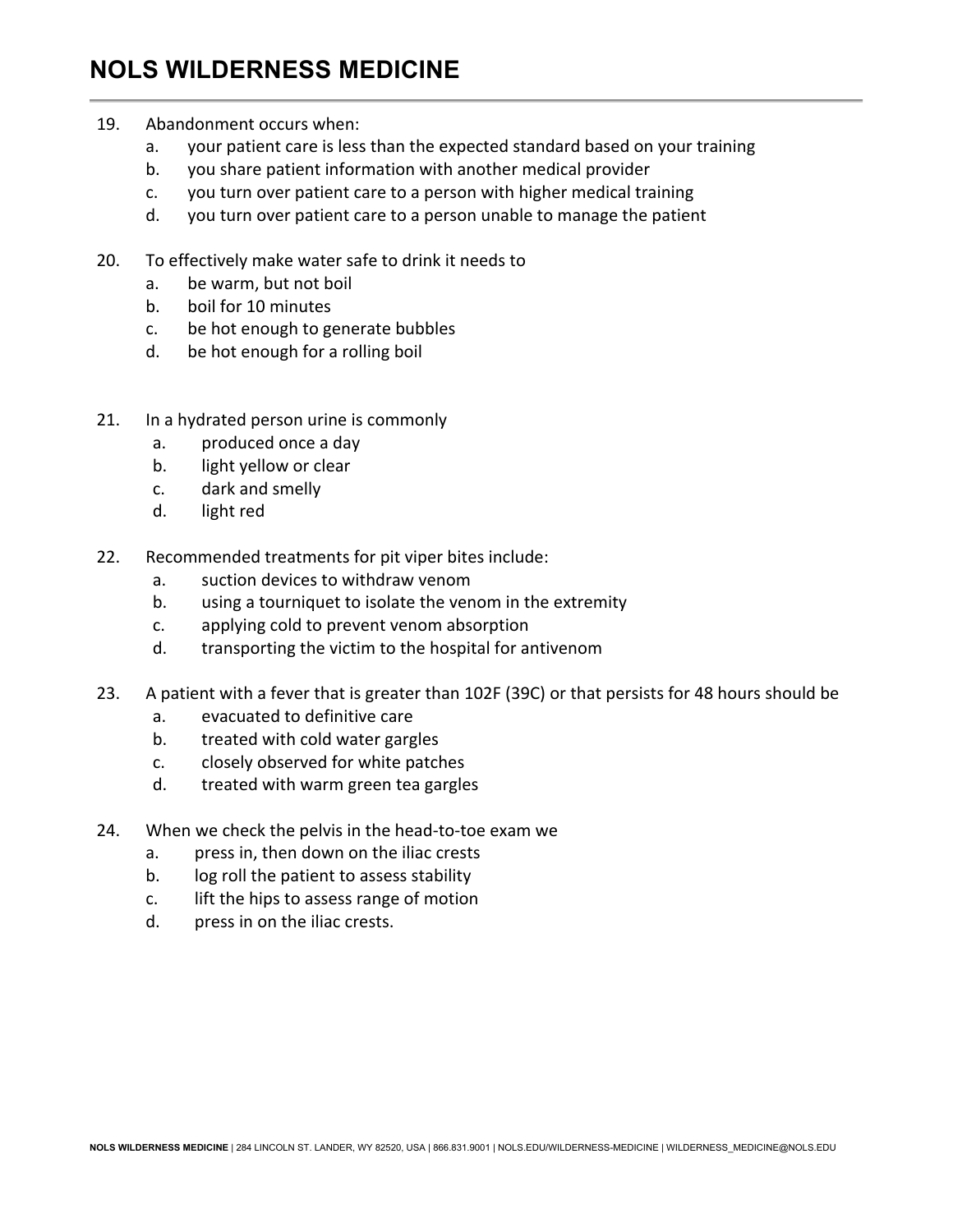- 25. Which of the following patients is the best candidate to be given a Focused Spine Assessment performed by a WFR?
	- a. A 34 year old female struck by a car while riding her bike, in downtown Cleveland.
	- b. An incoherent 18 year old male who fell off a 20 foot bluff, at a back country rave.
	- c. A 56 year old male complaining of diffuse lower back pain following 8 hours of flatwater paddling, with no fall.
	- d. A 23 year old female who fell approximately 15 feet onto hard ground, landing on her back, with no midline pain or CSM deficit found during the head to toe exam.
- 26. High risk wounds
	- a. open a joint space
	- b. should not be cleaned in the field
	- c. need immediate suturing
	- d. require antibiotic treatment
- 27. Gastroenteritis is
	- a. an inflammation of the gastrointestinal tract
	- b. a rare problem for experienced wilderness travelers
	- c. an obstruction of the small intestine
	- d. an inherited genetic disorder
- 28. Open chest wounds should be covered with:
	- a. a non-occlusive dressing taped on all four sides
	- b. an occlusive dressing taped on three sides
	- c. an occlusive dressing taped on all four sides
	- d. a non-occlusive dressing taped on three sides
- 29. Common early signs and symptoms of non-freezing cold injury are
	- a. paradoxical warm extremities
	- b. numbness, itching or pain
	- c. cold, hard tissue
	- d. blisters
- 30. Oral fluids should not be given to a patient in a wilderness context if
	- a. the patient has an altered mental status
	- b. the patient has clear and copious urine
	- c. you lack a protocol for oral fluids
	- d. the patient has an abdominal injury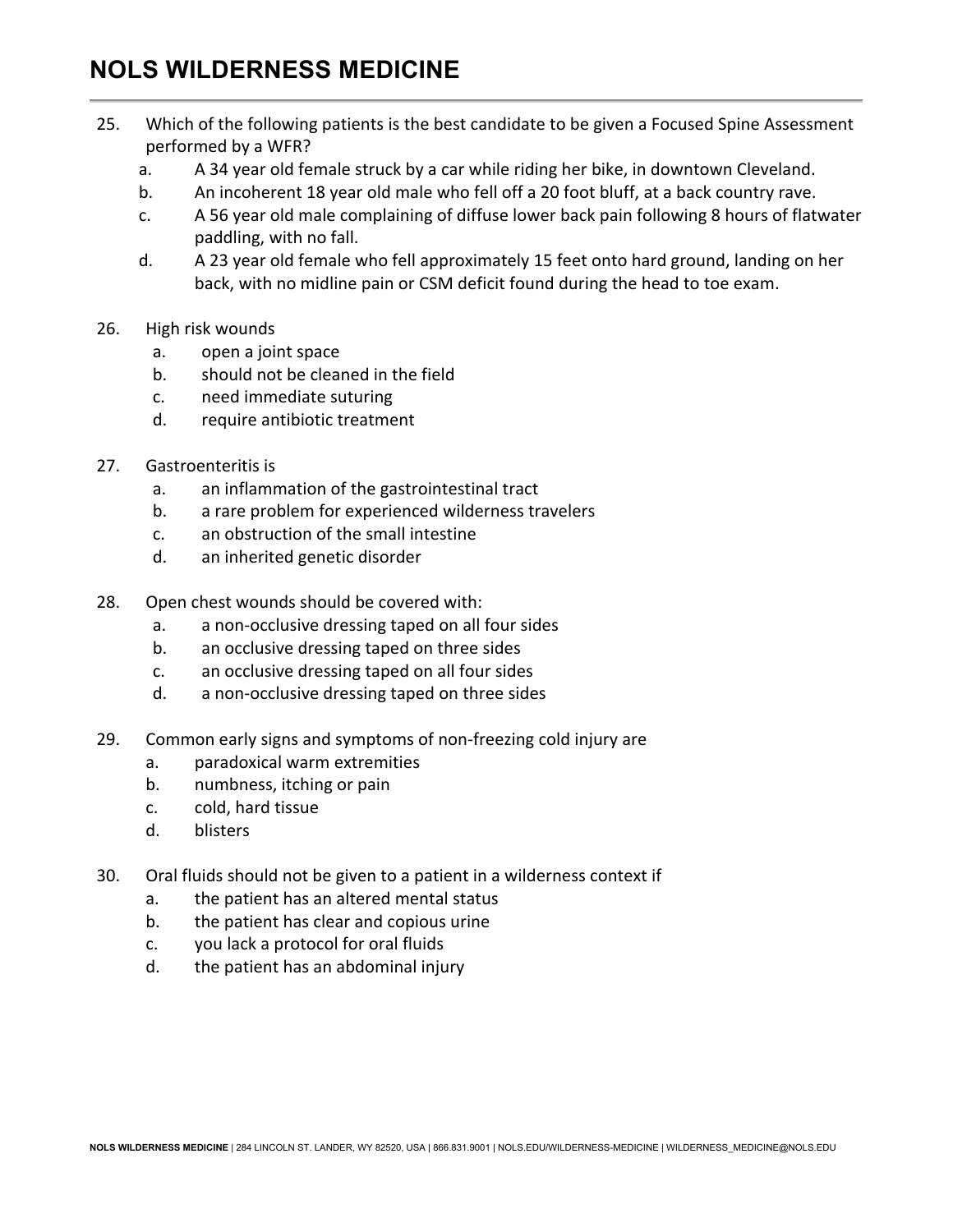- 31. Itchy skin, watery eyes, runny nose, puffy eyelids, hives and/or welts on the skin are signs or symptoms of
	- a. upper respiratory infection
	- b. exposure to carbon monoxide
	- c. an allergic response
	- d. exposure to poison ivy
- 32. Hay fever is treated by
	- a. acetazolamide
	- b. antihistamines
	- c. ibuprofen
	- d. epinephrine
- 33. An avulsed (knocked-out) tooth
	- a. should be scrubbed before immersion in milk
	- b. cannot be re-implanted
	- c. may be saved if re-implanted promptly
	- d. should be immersed in an antiseptic solution
- 34. Proper wound cleaning includes
	- a. allowing for the wound to air out and dry
	- b. soaking with an antiseptic agent
	- c. vigorous scrubbing
	- d. irrigation with clean water
- 35. Which of the following descriptions of a transient ischemia attack (TIA) are correct?
	- a. A TIA commonly first presents with a seizure.
	- b. A TIA is a temporary interruption in the blood supply to a part of the brain.
	- c. A TIA is a stroke lasting less than 48 hours.
	- d. A TIA is a side effect of diabetes.
- 36. Which of the following would be an evacuation criteria for an abdominal complaint?
	- a. moderate pain with one episode of diarrhea
	- b. cramping pain and gas for three hours
	- c. blood in urine, feces or vomit
	- d. moderate pain for six hours without fever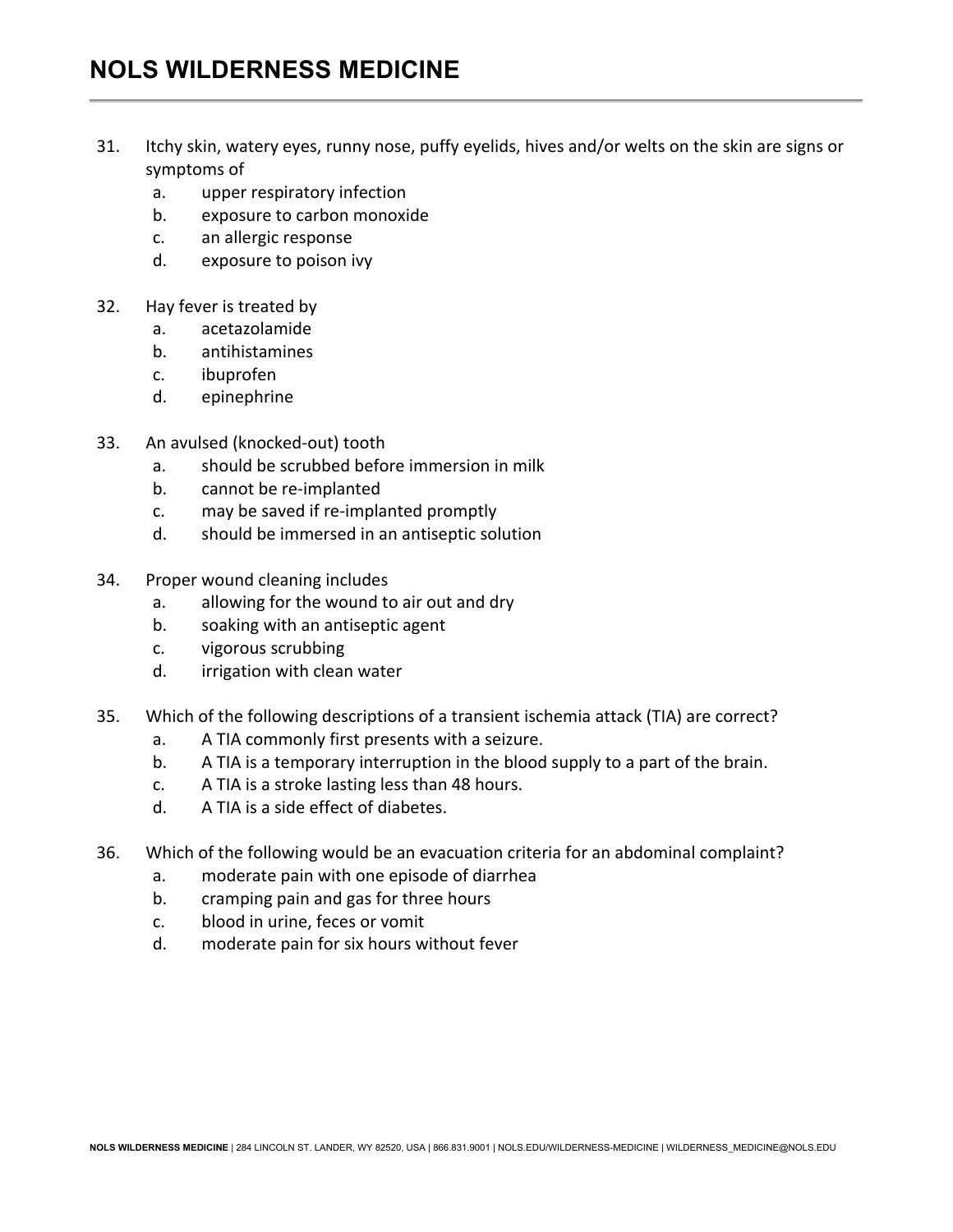- 37. Signs and symptoms of severe hypothermia are
	- a. shivering and stumbling
	- b. no shivering, inability to walk
	- c. a mumbling, fumbling person
	- d. lethargy and apathy
- 38. Acclimatization to altitude can be enhanced by
	- a. ascending slowly
	- b. using stimulant medications
	- c. drinking caffeinated beverages
	- d. aggressive hydration
- 39. Which of the following statements on dislocations in a wilderness context is correct?
	- a. It's inappropriate for a WFR to attempt to reduce a dislocation.
	- b. Dislocations which reduce in the field do not require evacuation.
	- $c.$  Traction-in-line is a sudden firm motion.
	- d. A WFR is trained to reduce shoulder, jaw, fingers/toe and patella dislocations.
- 40. High Altitude Cerebral Edema (HACE)
	- a. can present with ataxia
	- b. is treated with Nifedipine or Albuterol
	- c. presents with shortness of breath
	- d. develops from HAPE.
- 41. You are walking through a pine forest as pollen cascades from the trees and one of your companions develops tightness in his chest and has a history of asthma. Your treatment is:
	- a. provide an antibiotic to the patient
	- b. leave the forest
	- c. coach the patient to use pursed-lip breathing
	- d. deliver epinephrine by auto-injector
- 42. One of your clients fell while hiking earlier in the day. You learn this when they ask for aspirin for a headache. You should:
	- a. focus your assessment on allergies to medications
	- b. perform only a focused head assessment
	- c. do a verbal, not a physical assessment of the patient
	- d. do a complete patient assessment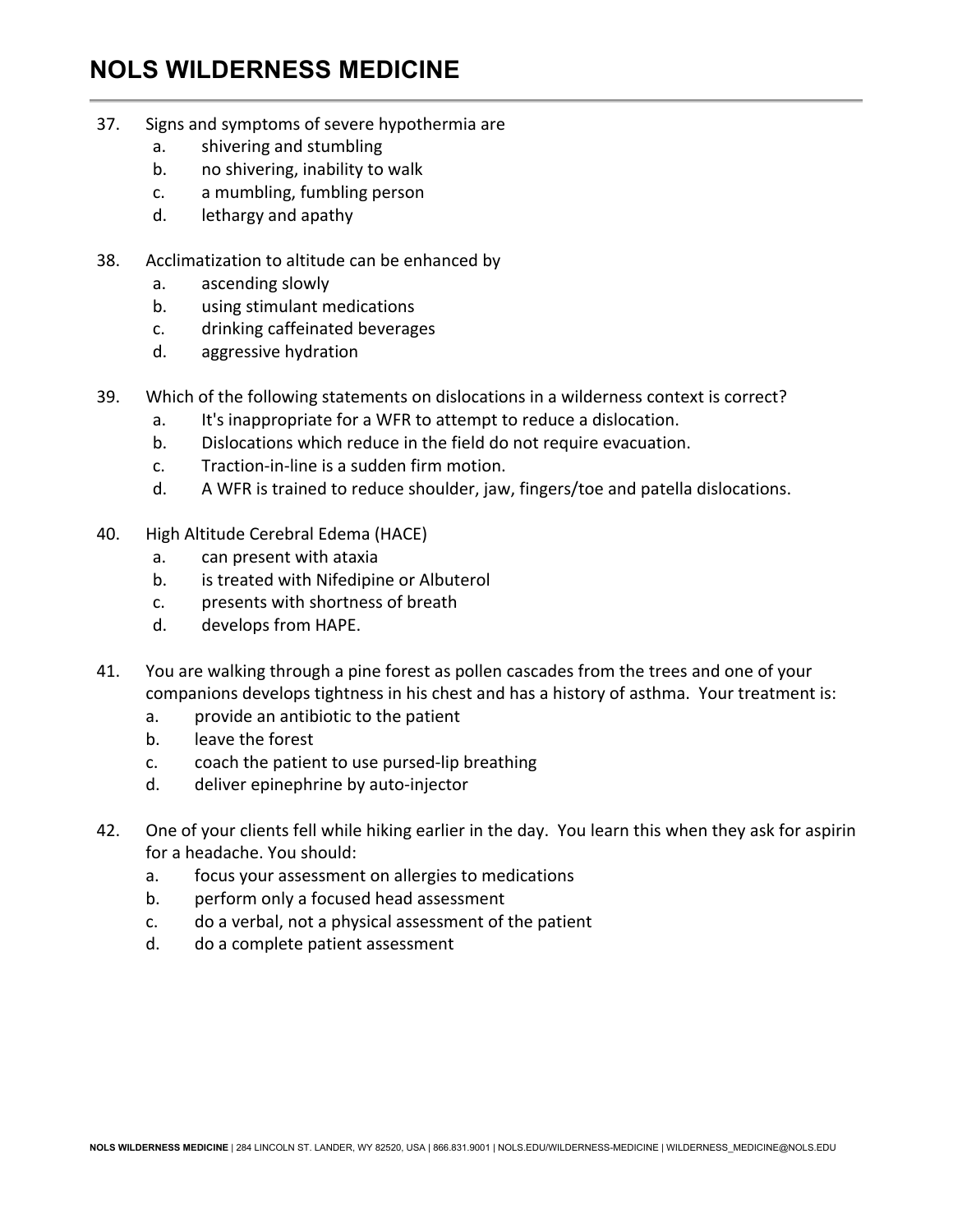- 43. An important clue that your patient may have hyponatremia is
	- a. a history of excessive fluid intake
	- b. the presence of a headache
	- c. the presence of muscle cramps
	- d. a history of hiking in hot dry conditions
- 44. An evacuation guideline for a patient with mental health concerns is
	- a. the condition is beyond our ability to manage in the field
	- b. the condition has required professional help in the past
	- c. the condition is an anxiety episode
	- d. the condition includes a history of depression
- 45. Treatment of seizures involves
	- a. pinning the tongue to the lip so it can't be swallowed
	- b. placing a hard object between the teeth to protect the airway
	- c. only observation until the seizure stops
	- d. protecting the patients airway, head and dignity
- 46. Which of the following is a treatment principle for frostbite?
	- a. slow warming at room temperature
	- b. rapid warming in warm water
	- c. massaging frozen tissue
	- d. rapid warming near an open flame or a heater
- 47. A brain injury can cause:
	- a. urination to promote fluid loss and reduce swelling
	- b. swelling and increased intracranial pressure
	- c. slowing of brain metabolism to reduce oxygen need
	- d. shunting of fluid to the chest and abdomen to reduce swelling
- 48. What are the most common vectors for diarrhea and flu-like illness on a wilderness expedition?
	- a. our hands
	- b. diets high in sugar and low in fiber
	- c. mosquitoes and ticks
	- d. viruses and bacteria
- 49. Hot spots are
	- a. not of concern until they blister
	- b. often treated by tightening your boots
	- c. already a sign of injury
	- d. drained early with a needle stick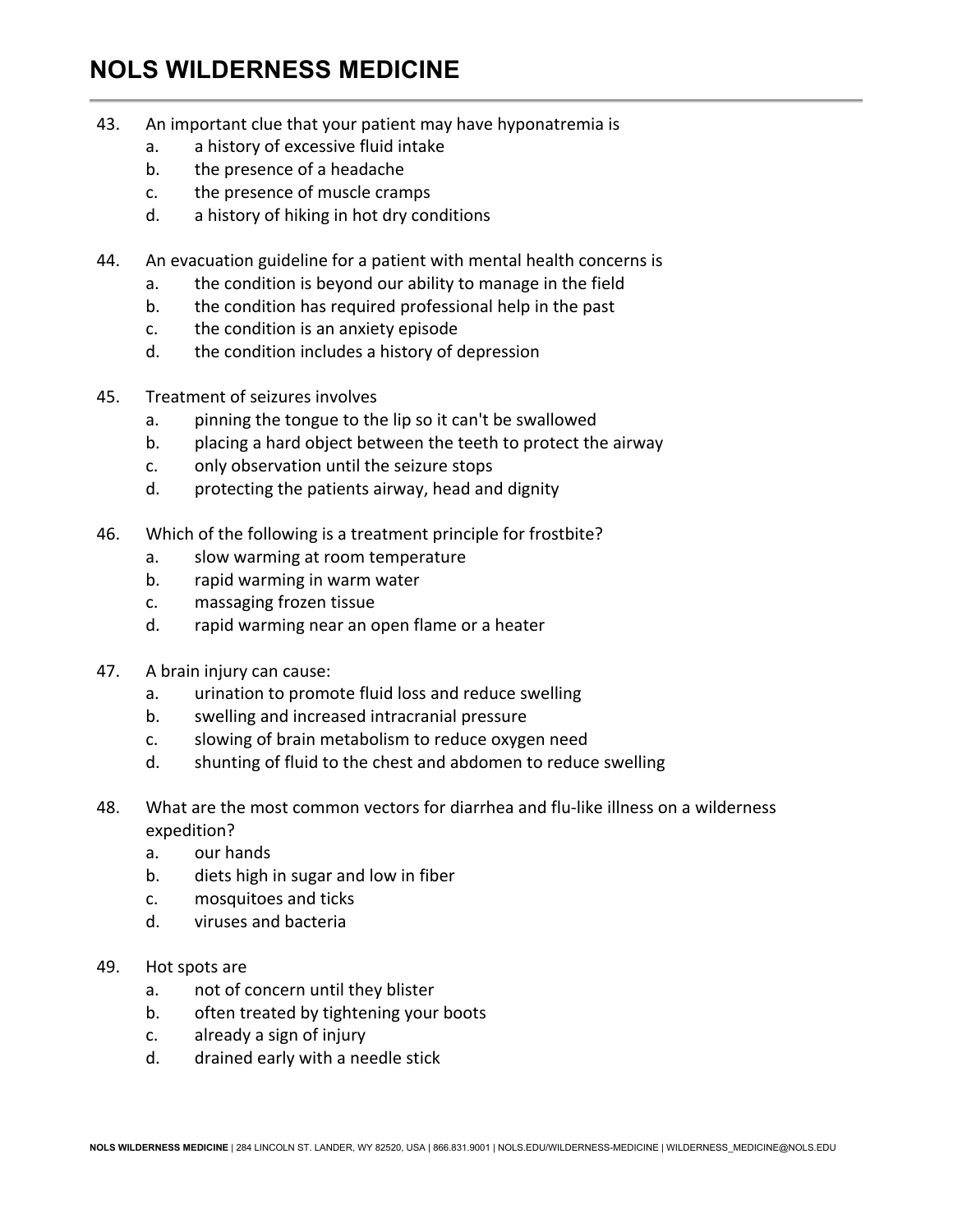- 50. You find a patient with a history of insulin dependent diabetes in a remote wilderness camp. The patient is awake but not responding appropriately. He is able to swallow. Your treatment includes
	- a. administering oral sugar
	- b. administering epinephrine to mobilize the patient's glycogen reserves
	- c. administering the patient's insulin in low doses
	- d. administering nothing to the patient

### **Answers and Rationale**

1. a. immobilization and evacuation

High doses of NSAID's may cause GI bleeding and improper healing. Ice and heat are decent choices. The unusable injury needs immobilization, not just support

2. a. indicates you have completed training

Generally, certification on documents training to a standard. It does not allow procedures beyond your WFR scope of practice (administering prescription medications except epinephrine), nor does it protect against negligence.

3. a. Extended patient contact time, environmental challenges and improvised gear.

Some folks think 1 hour to definitive care is an accepted definition of wilderness medicine, this is not the case. There is no time parameter on wilderness medicine other than longer than anticipated treatment and transport time. We don't suture wounds or set fractures and hypothermia treatment principles are the same regardless of location.

4. c. soft tissue wounds.

5. c. maintains adequate perfusion with vasoconstriction, increased HR and RR.

Injury treatment, leg elevation and fluids can help these people compensate. In the first aid context epinephrine is for anaphylaxis, not volume shock.

6. a. pressure in a muscle secondary to an injury.

7. b. can be treated with a hypothermia wrap.

The dry and windproof layers of a hypothermia wrap are a key hypothermia treatment.

8. d. Call poison control.

Vomiting is rarely recommended and dilution is no longer recommended for ingested poisons. A small amount of white gas might may the patient uncomfortable but it should not harm.

9. a. asking the patient if they have taken a medication previously.

10. d. cool compresses over the eyes.

Tea bags may help as cool compresses. Antibiotic ointments are not called for, this is not an infection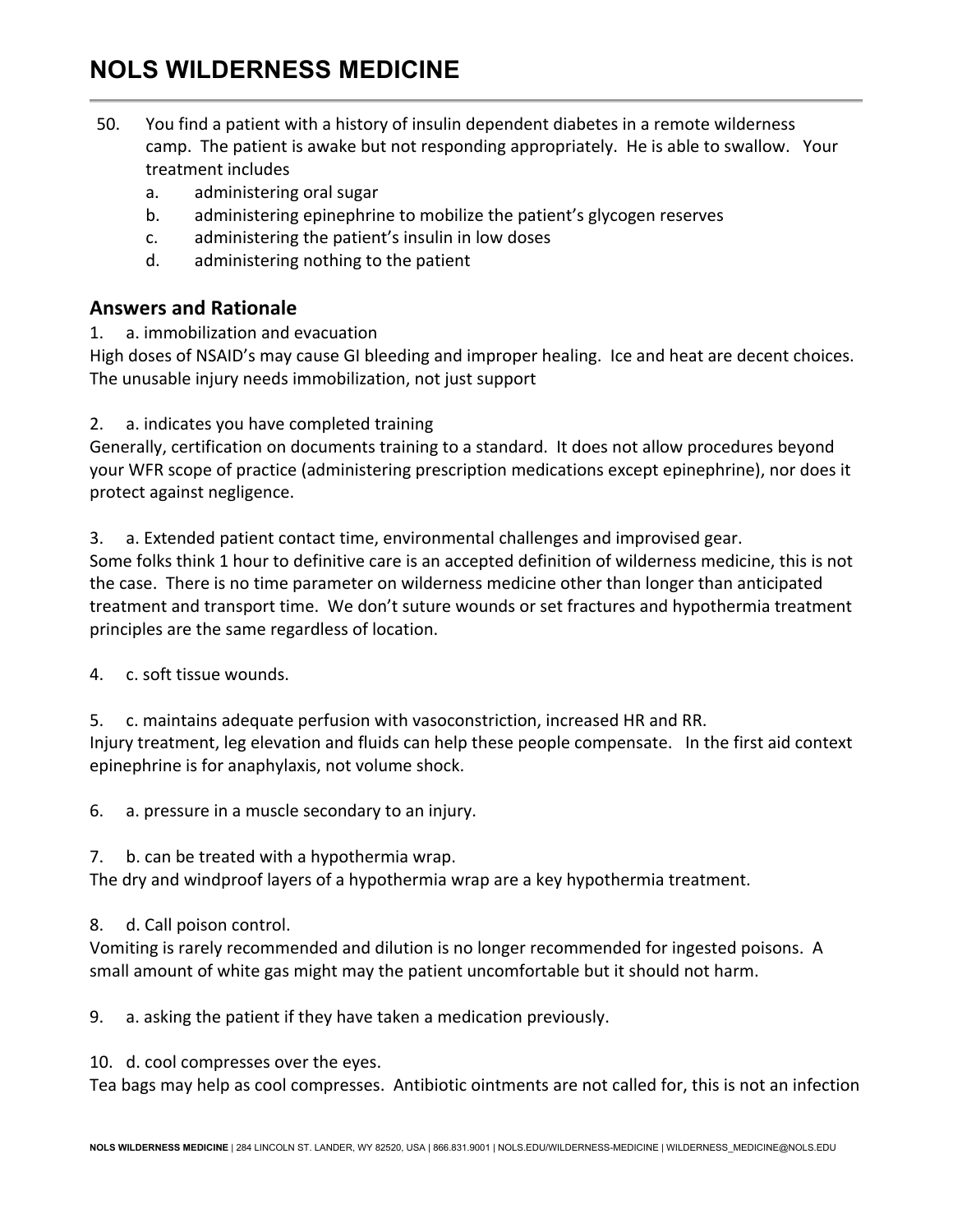### 11. a. air in the chest.

12. b. should be applied several times a day.

Sunscreens are only one part of a strategy to prevent skin cancer from sun exposure. They may need to be re-applied several times a day and should be used in conjunction with clothing, hats and judicious sun exposure.

13. b. is sudden, severe or is associated with altered mental status. Headaches are a common symptom. By themselves they are concerning when sudden, severe or associated with altered mental status

14. a. can be accompanied by fever and blood in the urine.

15. c.s uggesting he take one adult aspirin.

Aspirin is recommended for cardiac chest pain and is OTC/non-prescription. Walking is not ideal. Using personal prescription medication on another patient is not be best choice because it is illegal.

16. d. over hydration can prevent heat illness.

Hydration can help us acclimatize to and manage heat stress, but by itself it does not prevent heat illness.

17. d. is done on all patients.

Medical patients can have physical findings such a swelling, rashes etc that we may find in a head-totoe.

18. a. the patient's pulse returns.

Heart disease and lightning may be reasons people have a cardiac arrest but they are not reasons to stop CPR. The standard time frame in the wilderness is to try CPR for at least 30 minutes.

19. d. you turn over patient care to a person unable to manage the patient.

Care below your expected standard from training may be negligence and sharing patient information refers to confidentiality.

20. d. be hot enough for a rolling boil.

It is most reliable to boil the water. 10 minutes is unnecessary and warm water or bubbles without boil are unreliable.

21. b. light yellow or clear.

Urine color is a helpful sign (but only if it is very light or very dark).

22. d. Transporting the victim to the hospital for antivenom.

Cold and suction do not prevent venom absorption and tourniquets sequester venom in the extremity and are dangerous in North American snakebite (constriction wraps are recommended for Coral Snake bites).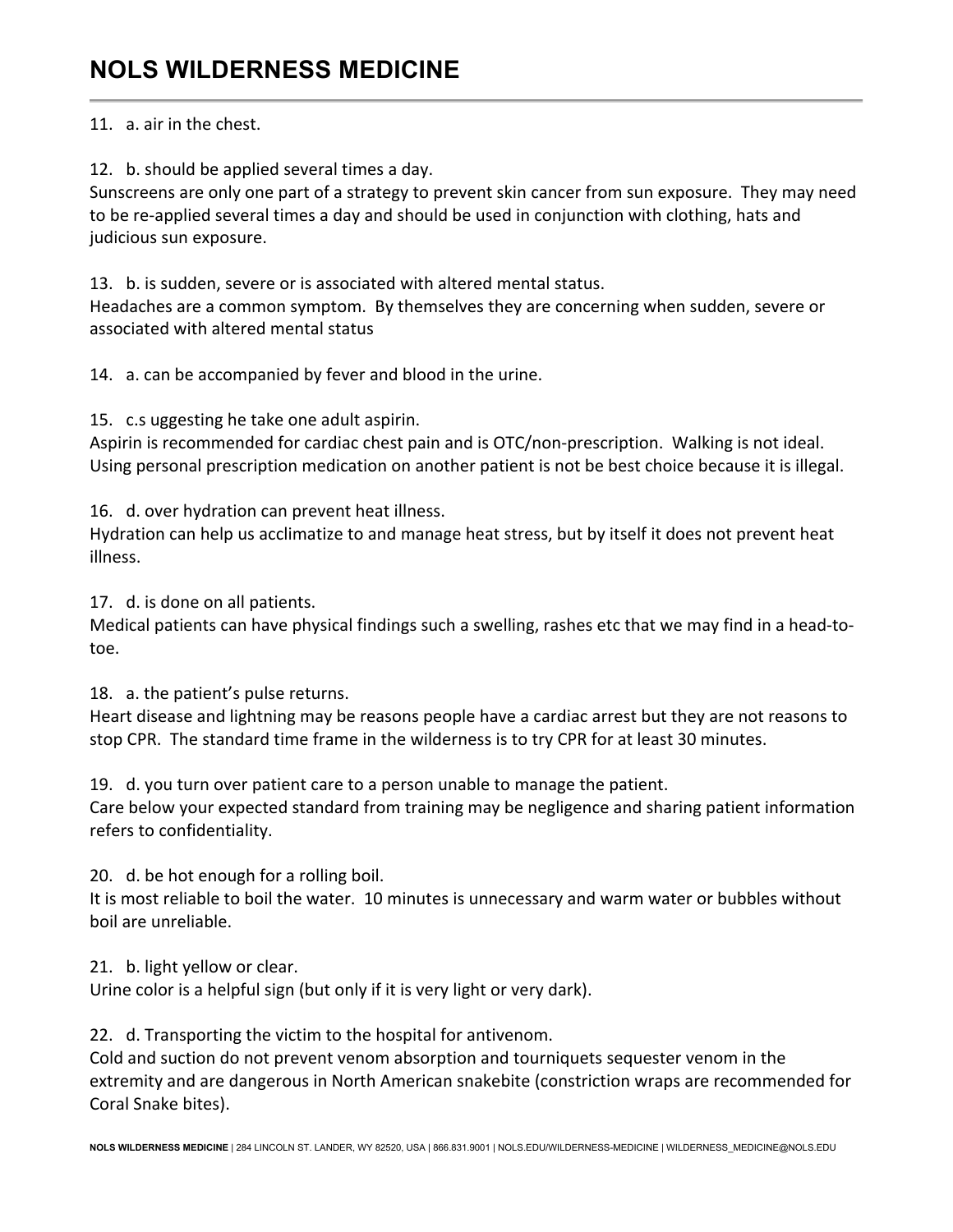23. a. evacuated to definitive care.

This high persistent fever is an evacuation threshold for a flu-like illness.

24. d. press in on the iliac crests.

25. d. A 23 year old female who fell approximately 15 feet onto hard ground, landing on her back, with no midline pain or CSM deficit found during the head to toe exam.

26. a.open a joint space.

The concerns with pressing down on the iliac crests is "opening" an unstable pelvic injury. In all cases, be gentle.

27. a. an inflammation of the gastrointestinal tract.

28. c. an occlusive dressing taped on all four sides.

For years the concept was a three sided dressing which would act like a flutter value. In reality this does not work and the wound needs to be sealed promptly.

29. b. numbness, itching or pain.

Blisters and cold hard tissue suggest frostbite. Numbness, itching or pain non-freezing cold injury.

30. a. the patient has an altered mental status.

The military supports oral fluids if the patient can tolerate them, even in the case of a penetrating abdominal wound. We don't need a protocol to give oral fluids. Clear and copious urine is a sign of good hydration but not reason to stop supporting ongoing hydration.

31. c. an allergic response.

32. b. antihistamines.

33. c. may be saved if re-implanted promptly.

Scrubbing can damage viable cells on the tooth. Antiseptic solutions may be too harsh.

#### 34. d. irrigation with clean water

Vigorous scrubbing is unnecessary and painful. Soaking with antiseptic agents is improper technique. Airing and drying is improper as well, moist wound heal better. Cleaning even small wounds is important in preventing wound infections.

35. b. a TIA is a temporary interruption in the blood supply to a part of the brain.

36. c. Blood in urine, feces or vomit.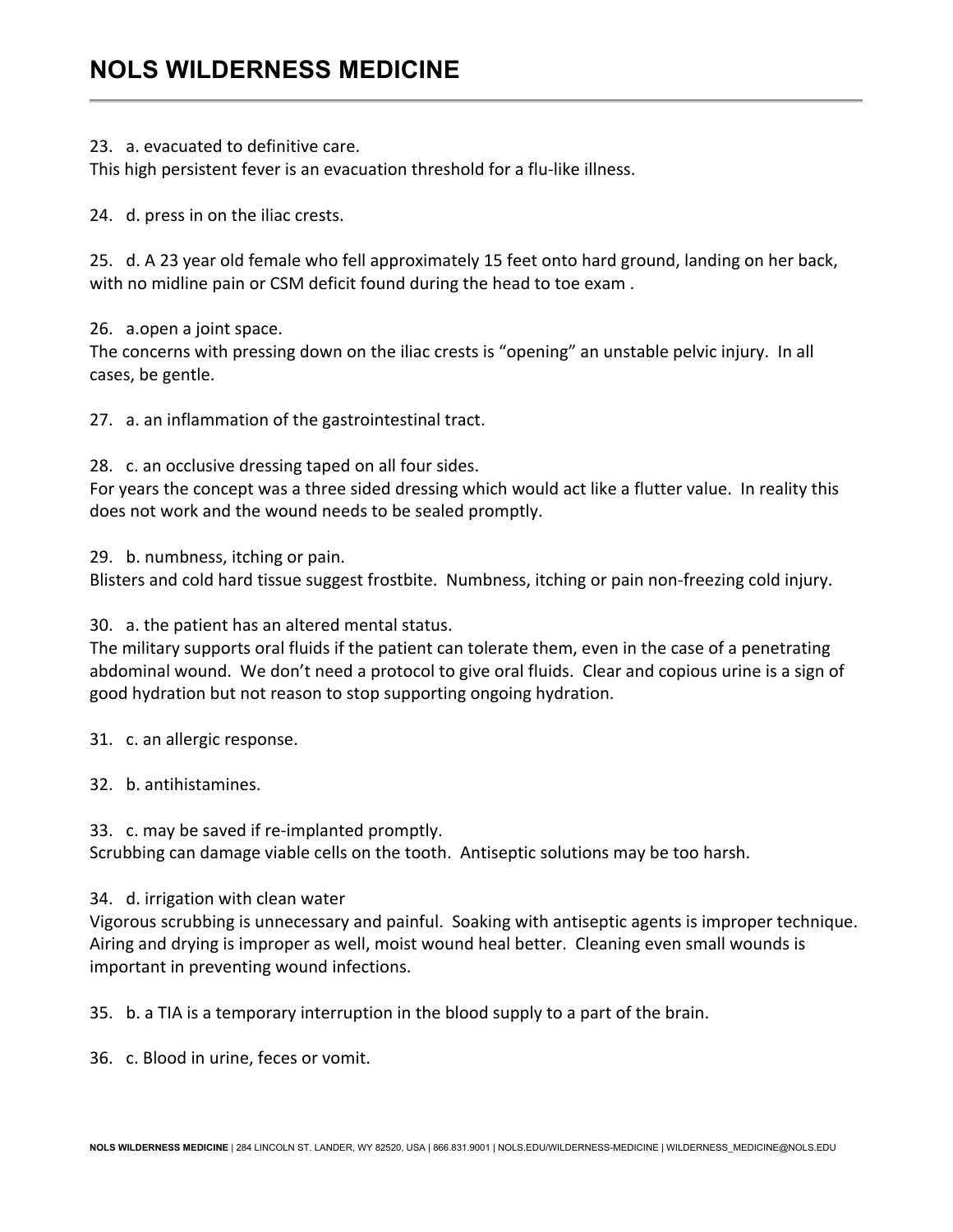### 37. b. no shivering, inability to walk.

Absence of shivering, unresponsiveness, rigid muscles and undetectable pulse are signs of severe hypothermia.

### 38. a. ascending slowly.

Hydration is helpful but not a stand alone to acclimatize. Caffeine and other stimulants have no known role in acclimatization.

39. d. A WFR is trained to reduce shoulder, jaw, fingers/toe and patella dislocations.

### 40. a. can present with ataxia.

HACE can develop simultaneously with HAPE but is probably a separate illness. Shortness of breath, Nifedipine and Albuterol are used to treat HAPE. Ataxia is a reliable sign of HACE.

#### 41. b. leave the forest.

You might need to coach on pursed lip breathing and in extreme cases use epinephrine. Removing the patient from the trigger is a key intervention.

42. d. do a complete patient assessment.

This patient should have a complete assessment. Cutting corners because the injury happened earlier in the day, focusing only on the head or on the medication would be considered inadequate care, potentially negligent.

43. a. a history of excessive fluid intake.

This can be a difficult diagnosis to make without the ability to check blood sodium levels. Our best field tool is a thorough history of water intake. Hyponatremia in the wilderness is most often a water overdose.

44. a. the condition is beyond our ability to manage in the field.

History may help us understand a mental health issue, but by itself does not trigger evacuation.

45. d. protecting the patients airway, head and dignity.

46. b. rapid warming in warm water.

Rapid warming in warm water is the standard treatment along with protecting from a re-freezing injury. NSAID's can be helpful for pain management.

47. b. swelling and increased intracranial pressure.

Swelling and increased intracranial pressure is a dangerous consequence of a brain injury.

### 48. a. our hands.

Viruses and bacteria are not vectors, mosquitoes and ticks are but our educated guess is that most illness in the wilderness is fecal oral and the vector is our hands.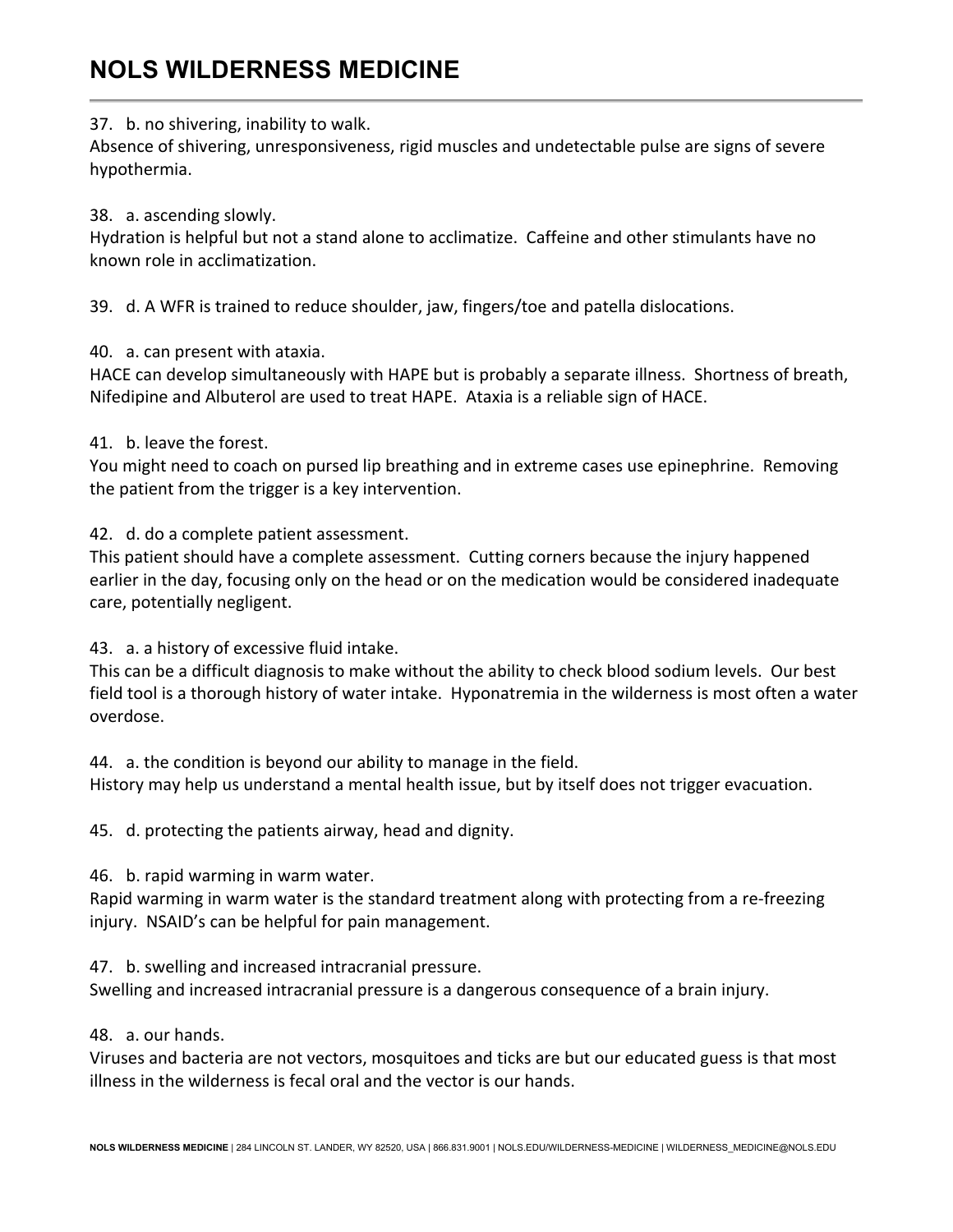#### 49. c. already a sign of injury.

Hot spots are not trivial, they indicate skin damage and incipient blistering.

50. a. administering oral sugar.

Oral sugar is a cornerstone treatment for altered mental status in insulin dependent diabetes. It can help. It won't harm. We do not administer insulin or epinephrine for a diabetic emergency.